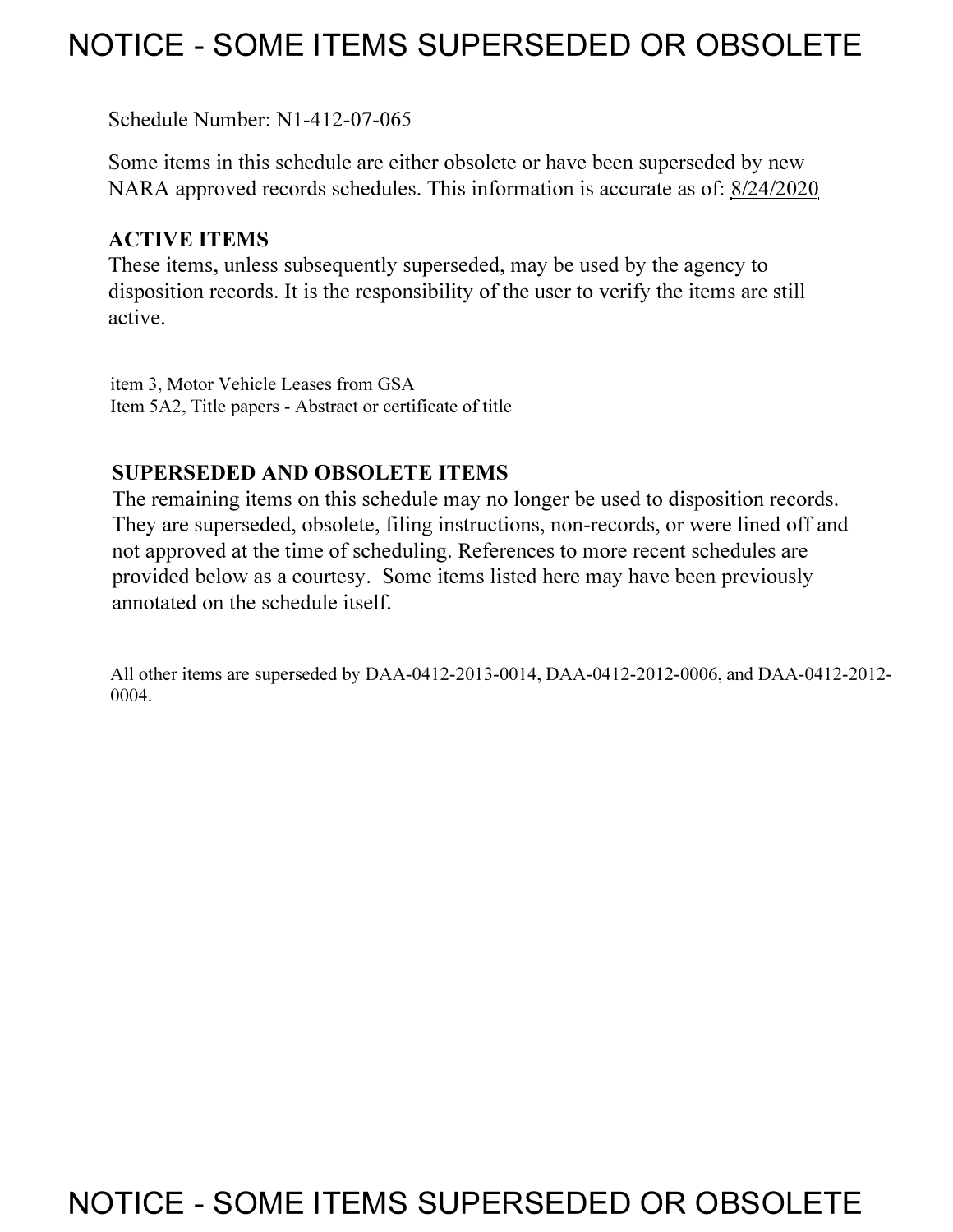| <b>REQUEST FOR RECORDS DISPOSITION AUTHORITY</b>                               |                                          |                                                                                                                                                                                                                                                                                                                                                |                     |              | JOB NUMBER                                                                                                                                                                                              |                                                                         |                                     |  |
|--------------------------------------------------------------------------------|------------------------------------------|------------------------------------------------------------------------------------------------------------------------------------------------------------------------------------------------------------------------------------------------------------------------------------------------------------------------------------------------|---------------------|--------------|---------------------------------------------------------------------------------------------------------------------------------------------------------------------------------------------------------|-------------------------------------------------------------------------|-------------------------------------|--|
| To: NATIONAL ARCHIVES and RECORDS ADMINISTRATION (NIR)<br>WASHINGTON, DC 20408 |                                          |                                                                                                                                                                                                                                                                                                                                                |                     |              | <u>NI-412-07-65</u><br>ED 6/18/07<br><b>DATE RECEIVED</b>                                                                                                                                               |                                                                         |                                     |  |
| 1. FROM (Agency or establishment)                                              |                                          |                                                                                                                                                                                                                                                                                                                                                |                     |              | <b>NOTIFICATION TO AGENCY</b>                                                                                                                                                                           |                                                                         |                                     |  |
| U.S. Environmental Protection Agency                                           |                                          |                                                                                                                                                                                                                                                                                                                                                |                     |              |                                                                                                                                                                                                         |                                                                         |                                     |  |
|                                                                                | 2. MAJOR SUBDIVISION                     |                                                                                                                                                                                                                                                                                                                                                |                     |              |                                                                                                                                                                                                         |                                                                         |                                     |  |
| <b>Facilities and Support Services</b>                                         |                                          |                                                                                                                                                                                                                                                                                                                                                |                     |              | In accordance with the provisions of 44 U.S.C.<br>3303a,<br>disposition request,<br>the<br>including<br>amendments, is approved except for items that may<br>marked Adisposition not approved≅ or<br>be |                                                                         |                                     |  |
| 3. MINOR SUBDIVISION                                                           |                                          |                                                                                                                                                                                                                                                                                                                                                |                     |              |                                                                                                                                                                                                         |                                                                         |                                     |  |
| Agency-wide                                                                    |                                          |                                                                                                                                                                                                                                                                                                                                                |                     |              | Awithdrawn $\equiv$ in column 10.                                                                                                                                                                       |                                                                         |                                     |  |
| 4. NAME OF PERSON WITH WHOM TO CONFER                                          |                                          |                                                                                                                                                                                                                                                                                                                                                | 5. TELEPHONE        | <b>DATE</b>  |                                                                                                                                                                                                         | ARCHIVIST OF THE UNITED STATES                                          |                                     |  |
| John B. Ellis                                                                  |                                          |                                                                                                                                                                                                                                                                                                                                                | 202-566-1643        |              |                                                                                                                                                                                                         | Adrienne Shome                                                          |                                     |  |
|                                                                                | $\checkmark$ is not required;            | proposed for disposal on the attached 12 page(s) are not now needed for the business of this agency or will not be needed after the<br>retention periods specified; and that written concurrence from the General Accounting Office, under the provisions of Title 8 of the<br>GAO manual for Guidance of Federal Agencies,<br>is attached; or | has been requested. |              |                                                                                                                                                                                                         |                                                                         |                                     |  |
| SIGNATURE OF AGENCY REPRESENTATIVE<br><b>DATE</b>                              |                                          |                                                                                                                                                                                                                                                                                                                                                |                     | <b>TITLE</b> |                                                                                                                                                                                                         |                                                                         |                                     |  |
| $\frac{1}{567}$<br>John B. Ellis                                               |                                          |                                                                                                                                                                                                                                                                                                                                                | B.Ellu              |              | <b>Agency Records Officer</b>                                                                                                                                                                           |                                                                         |                                     |  |
| 7. Item<br>No.                                                                 |                                          | 8. DESCRIPTION OF <b>ITEM AND PROPOSED DISPOSITION</b>                                                                                                                                                                                                                                                                                         |                     |              |                                                                                                                                                                                                         | 9. GRS OR SUPERSEDED<br><b>JOB CITATION</b>                             | 10. ACTION TAKEN<br>(NARA USE ONLY) |  |
|                                                                                |                                          |                                                                                                                                                                                                                                                                                                                                                |                     |              |                                                                                                                                                                                                         |                                                                         |                                     |  |
| 1.                                                                             | EPA 625 Guard Service Performance        |                                                                                                                                                                                                                                                                                                                                                |                     |              |                                                                                                                                                                                                         | NC1-412-85-26/III/23                                                    |                                     |  |
| 2.                                                                             | EPA 631 Personal Property Records        |                                                                                                                                                                                                                                                                                                                                                |                     |              |                                                                                                                                                                                                         | · <del>NC1-412-85-26/IV/3</del> -<br>$NC-412-75-2/7/6$                  |                                     |  |
| 3.                                                                             |                                          | EPA 640 Motor Vehicle Leases from GSA                                                                                                                                                                                                                                                                                                          |                     |              |                                                                                                                                                                                                         | NC1-412-85-26/V/6-                                                      |                                     |  |
| 4.                                                                             |                                          | EPA 667 Real Estate Project Requests                                                                                                                                                                                                                                                                                                           |                     |              |                                                                                                                                                                                                         | $NC-412-75-2/\pi/6^{22}$<br>NC1 412 85 26 X 2                           |                                     |  |
|                                                                                |                                          |                                                                                                                                                                                                                                                                                                                                                |                     |              |                                                                                                                                                                                                         | $Nc - 412 - 75 - 2/\sqrt{111}/3^2$                                      |                                     |  |
| 5.                                                                             |                                          | EPA 668 Real Property Records                                                                                                                                                                                                                                                                                                                  |                     |              |                                                                                                                                                                                                         | NC1-412-85-26/IX/3-<br>$NC.412 - 75 - 2/T/5^{-2}$                       |                                     |  |
|                                                                                | EPA 669 Surplus Real Property Case Files |                                                                                                                                                                                                                                                                                                                                                |                     |              |                                                                                                                                                                                                         | NC1-412-85-26-IX/4                                                      |                                     |  |
| 6.                                                                             |                                          |                                                                                                                                                                                                                                                                                                                                                |                     |              |                                                                                                                                                                                                         |                                                                         |                                     |  |
|                                                                                |                                          |                                                                                                                                                                                                                                                                                                                                                |                     |              |                                                                                                                                                                                                         | $NC-412-75-2/5/3$ *                                                     |                                     |  |
|                                                                                |                                          |                                                                                                                                                                                                                                                                                                                                                |                     |              |                                                                                                                                                                                                         |                                                                         |                                     |  |
|                                                                                |                                          |                                                                                                                                                                                                                                                                                                                                                |                     |              |                                                                                                                                                                                                         |                                                                         |                                     |  |
|                                                                                |                                          |                                                                                                                                                                                                                                                                                                                                                |                     |              |                                                                                                                                                                                                         | te Correctionie authorized<br>37 Send - York part<br>e-mail of 12/19/08 |                                     |  |
|                                                                                |                                          |                                                                                                                                                                                                                                                                                                                                                |                     |              |                                                                                                                                                                                                         |                                                                         |                                     |  |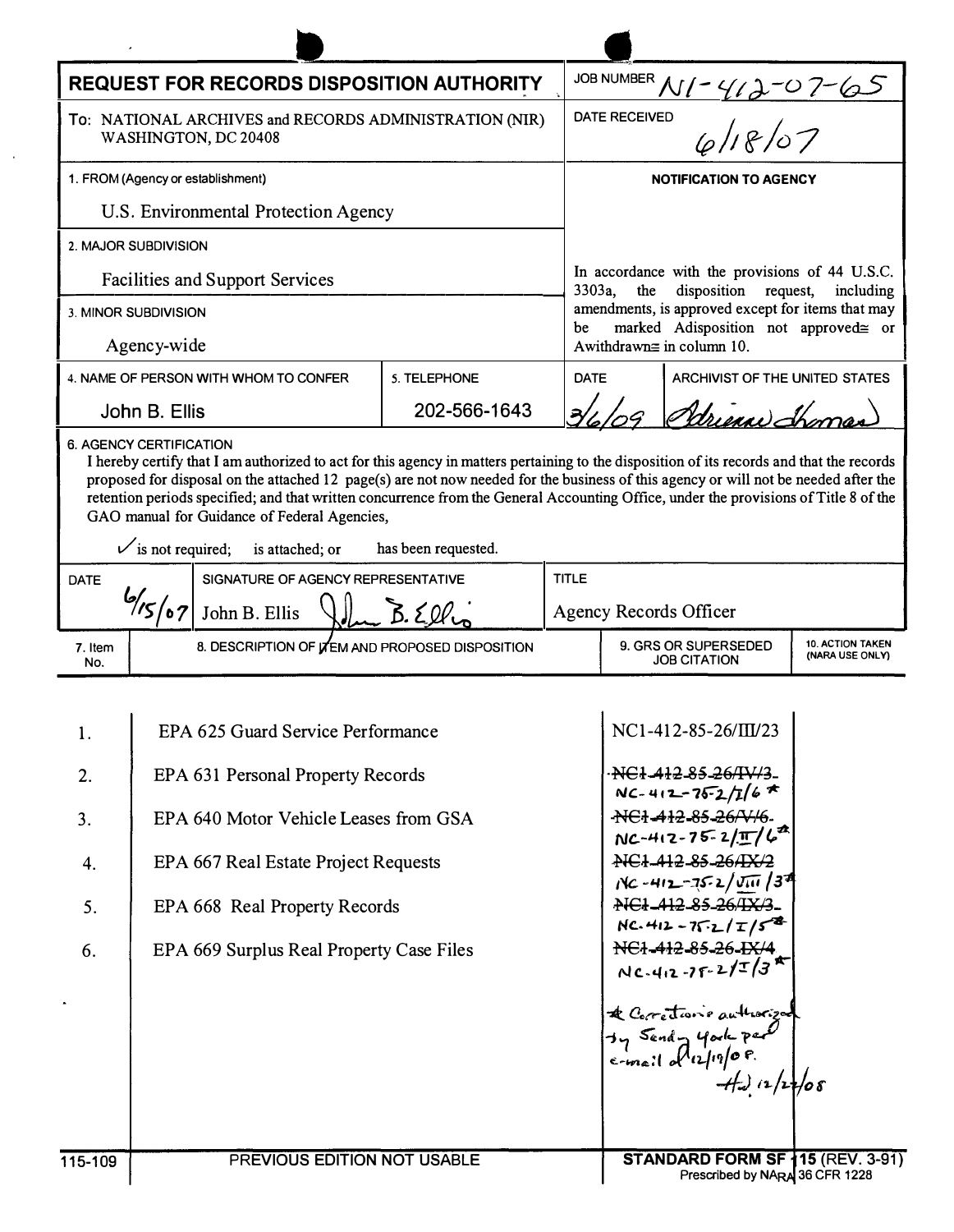

**This schedule is in development. It may not be used to retire or destroy records. If you have any questions, please contact the Records Help Desk.** 

# **EPA Records Schedule 625**

**Status:** Development, 06/30/2007

**Title:** Guard Service Performance

**Program:** Facilities and Support Services

**Applicability:** Agency-wide

**Function:** 401-121 - Security Management

# **NARA Disposal Authority:**

This schedule authorizes the disposition of the record copy in any media (media neutral). Records designated for permanent retention must be transferred to the National Archives in accordance with NARA standards at the time of transfer.

• Pending

# **Description:**

Records relate to performance of contract security guards.

# **Disposition Instructions:**

# **Item a: Contracts**

- **Disposable**
- Close inactive records after completion of the contract.
- Destroy 2 years after file closure.

**Item b:** General correspondence

- **Disposable**
- Close inactive records at end of year.
- Destroy 2 years after file closure.

# **Item c:** Nonperformance of assigned duties records

**• Disposable**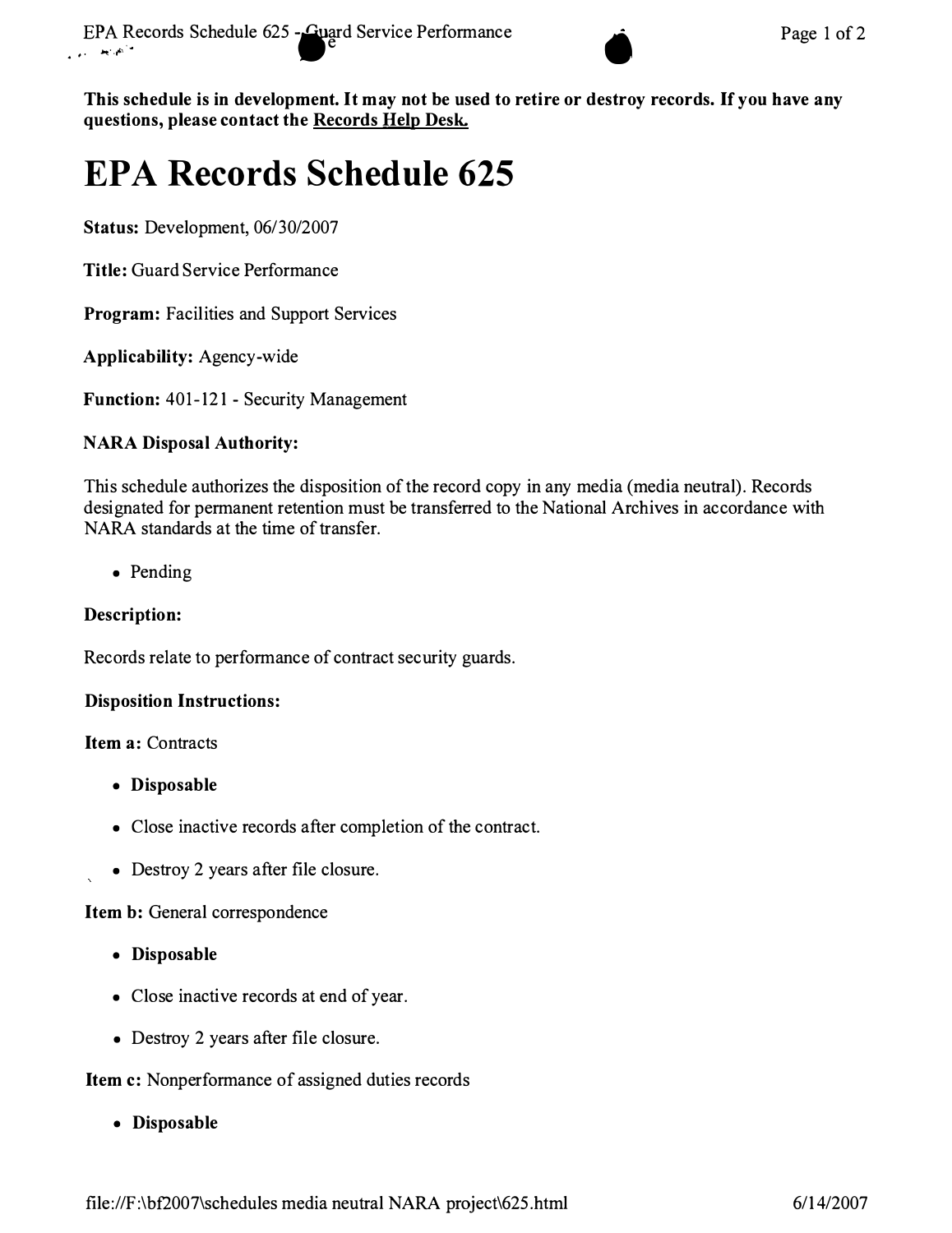$\mathbf{r} = \mathbf{w}^T \mathbf{h}^T$ EPA Records Schedule 625 - Guard Service Performance Suard Service Performance Page 2 of 2



- Close inactive records after completion of the contract.
- Destroy 1 year after file closure.

### **Item d:** Post orders

- **Disposable**
- Close inactive records as a Post Order is superseded or discontinuance of the post.
- Destroy 1 year after file closure.

### **Item e:** Special orders

- **Disposable**
- Close inactive records upon termination of the Special Order.
- Destroy 6 months after file closure.

### **Guidance:**

### **Reasons for Disposition:**

The disposition instructions have been rewritten as media neutral to allow for maintaining the record copy in EP A's electronic recordkeeping system. The file closure instructions for item b has been changed from when no longer applicable to end of year. The retention has not changed.

Item f for electronic copies created with word processing and electronic mail applications deleted 08/23/2006 pursuant to NARA Bulletin 2006-04.

### **Custodians:**

Multiple units

**Related Schedules:** 

# **Previous NARA Disposal Authority:**

NC 1-412-85-26/III/23

**Entry:** 09/10/1993

**EPA Approval:** Pending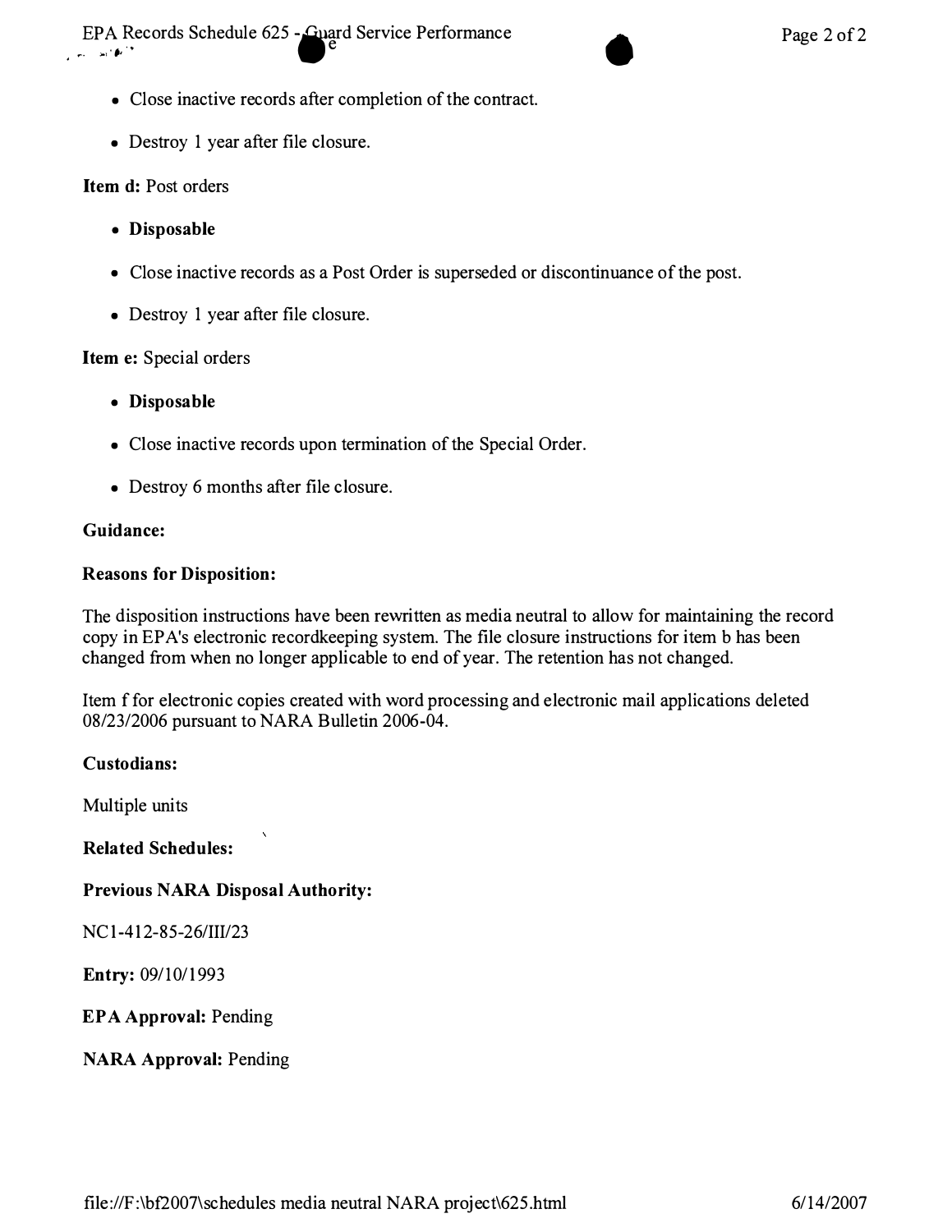# **EPA Records Schedule 631**

**Status:** Draft, 12/31/2008

**Title:** Personal Property Records

**Program:** Facilities and Support Services

**Applicability:** Agency-wide

**Function:** 401-119-02 - Acquire and Manage Fleets and Equipment

### **NARA Disposal Authority:**

This schedule authorizes the disposition of the record copy in any media (media neutral), excluding any records already in electronic form. Records designated for permanent retention must be transferred to the National Archives in accordance with NARA standards at the time of transfer.

•  $N1-412-07-65/2$ 

### **Description:**

Consists of registers or tracking systems on personal property items. Includes transactions such as establishing new items, receiving reports, purchase requisitions, issues, inventory adjustments, and related information.

### **Disposition Instructions:**

**Item a:** Record copy

- **Disposable**
- Close inactive records after life of equipment.
- Destroy 3 years after file closure.

### **Guidance:**

Other personal property records are scheduled as EPA 629 for surplus personal property case files and EPA 630 for excess personal property reports.

### **Reasons for Disposition:**

The following change was made in the 12/31/2008 version:

• Added previously approved NARA disposal authority.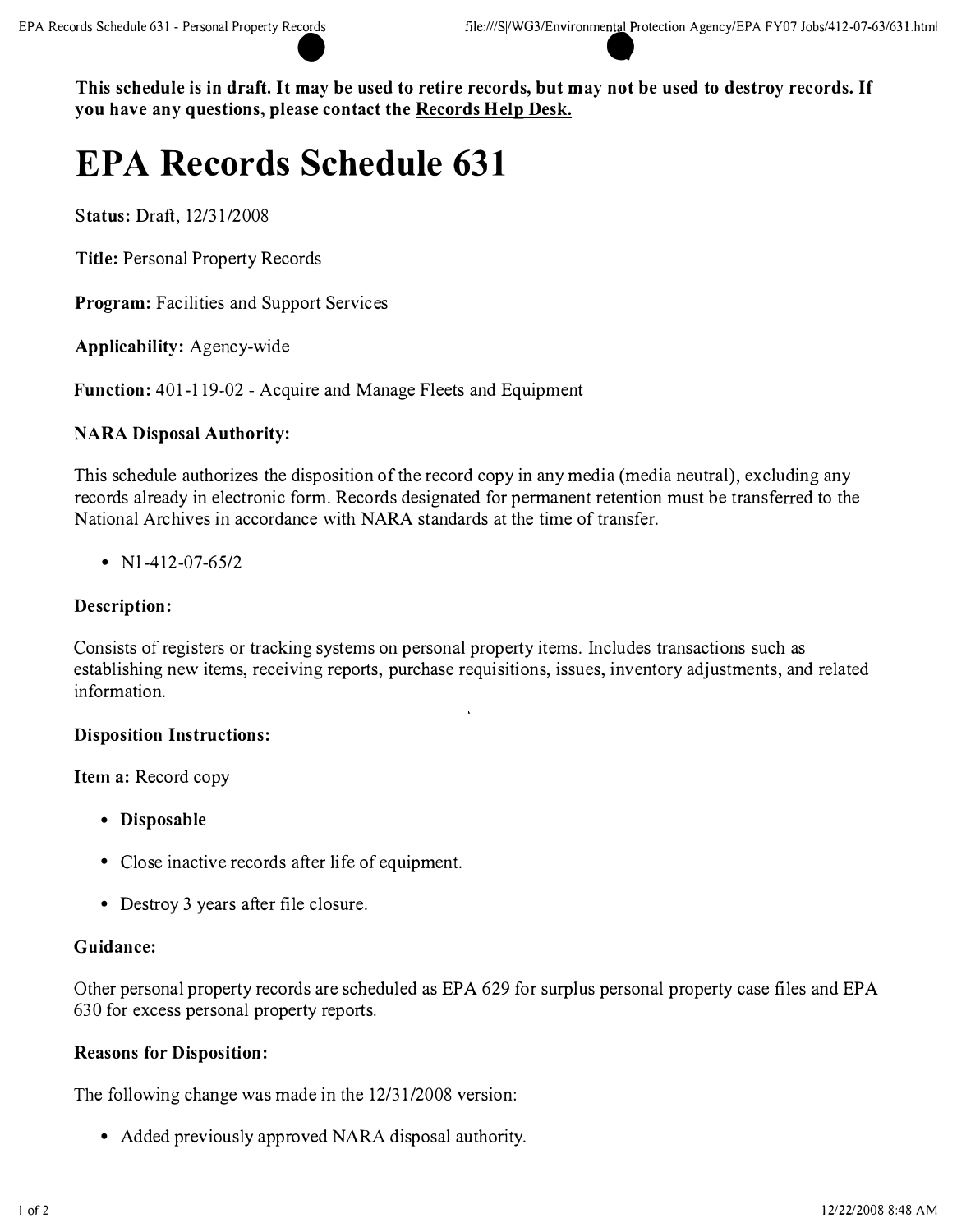The disposition instructions have been rewritten as media neutral to allow for maintaining the record copy in EPA's electronic recordkeeping system. The retention has not changed. Wording in the description has been revised.

Item b for electronic copies created with word processing and electronic mail applications deleted 08/23/2006 pursuant to NARA Bulletin 2006-04.

### **Custodians:**

Multiple units

**Related Schedules:** 

EPA 629, EPA 630

### **Previous NARA Disposal Authority:**

NC-412-75-2/V6, NCl-412-85-26/IV /3

**Entry:** 09/10/1993

**EPA Approval:** 06/15/2007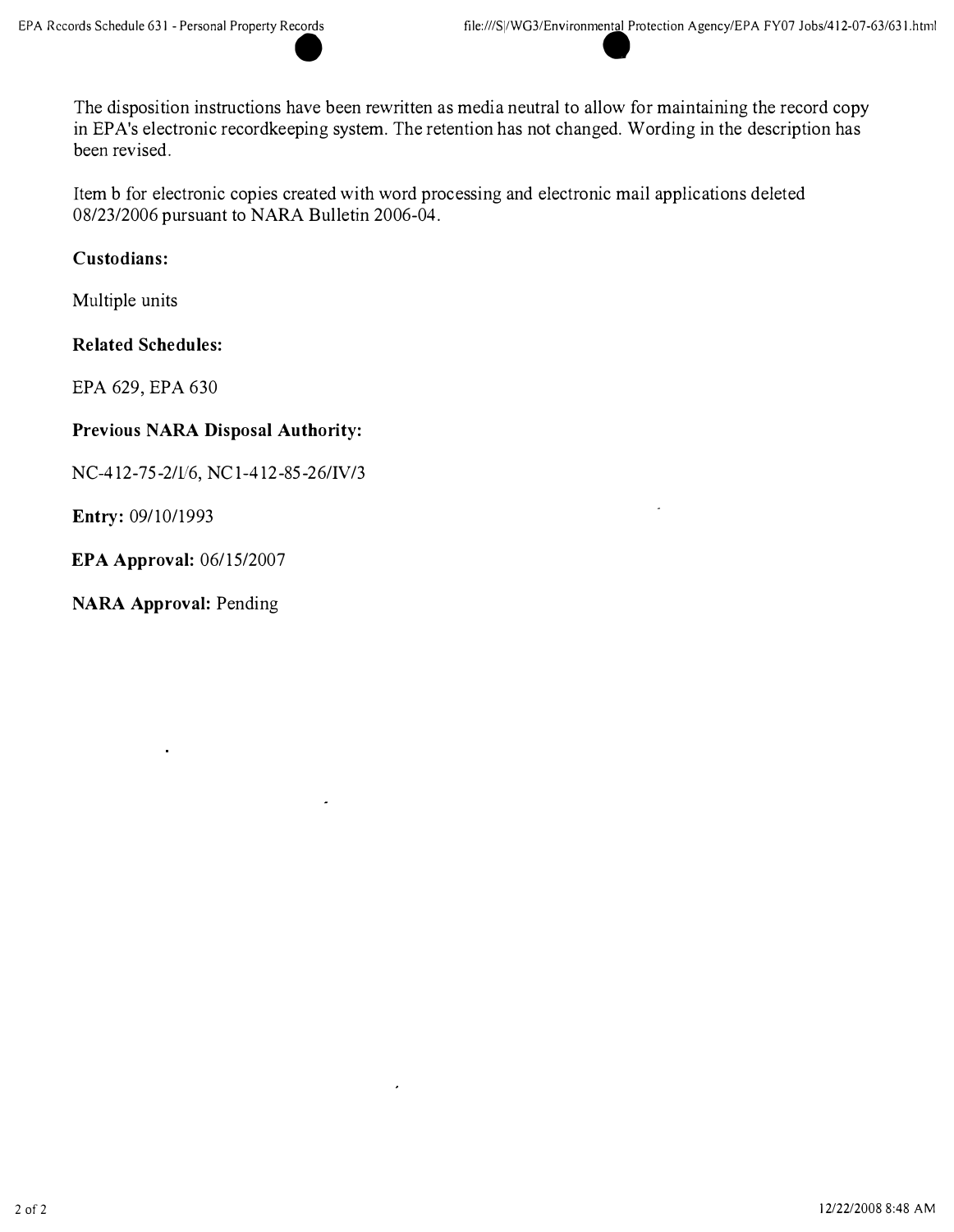# **EPA Records Schedule 640**

**Status:** Draft, 12/31/2008

**Title:** Motor Vehicle Leases from GSA

**Program:** Facilities and Support Services

**Applicability:** Agency-wide

**Function:** 401-119-02 - Acquire and Manage Fleets and Equipment

### **NARA Disposal Authority:**

This schedule authorizes the disposition of the record copy in any media (media neutral), excluding any records already in electronic form. Records designated for permanent retention must be transferred to the National Archives in accordance with NARA standards at the time of transfer.

•  $N1-412-07-65/3$ 

### **Description:**

Consists of case files on vehicles leased from the General Services Administration (GSA), including EPA copy of GSA 1152, regarding service to vehicle by other than GSA, services and inspection work orders, and motor vehicle use records.

Excludes: Gasoline receipts covered by EPA 635, item a.

### **Disposition Instructions:**

**Item a:** Record copy

- **Disposable**
- Close inactive records after vehicle is returned to GSA.
- Destroy 4 years after file closure.

### **Guidance:**

Other records series relating to motor vehicles are scheduled as EPA 635 for motor vehicle operating and maintenance, EPA 636 for motor vehicle cost files, EPA 637 for motor vehicle reports, EPA 638 for motor vehicle accidents, EPA 639 for motor vehicle release files, and EPA 641 for motor vehicle operator files.

### **Reasons for Disposition:**

 $\ddot{\phantom{0}}$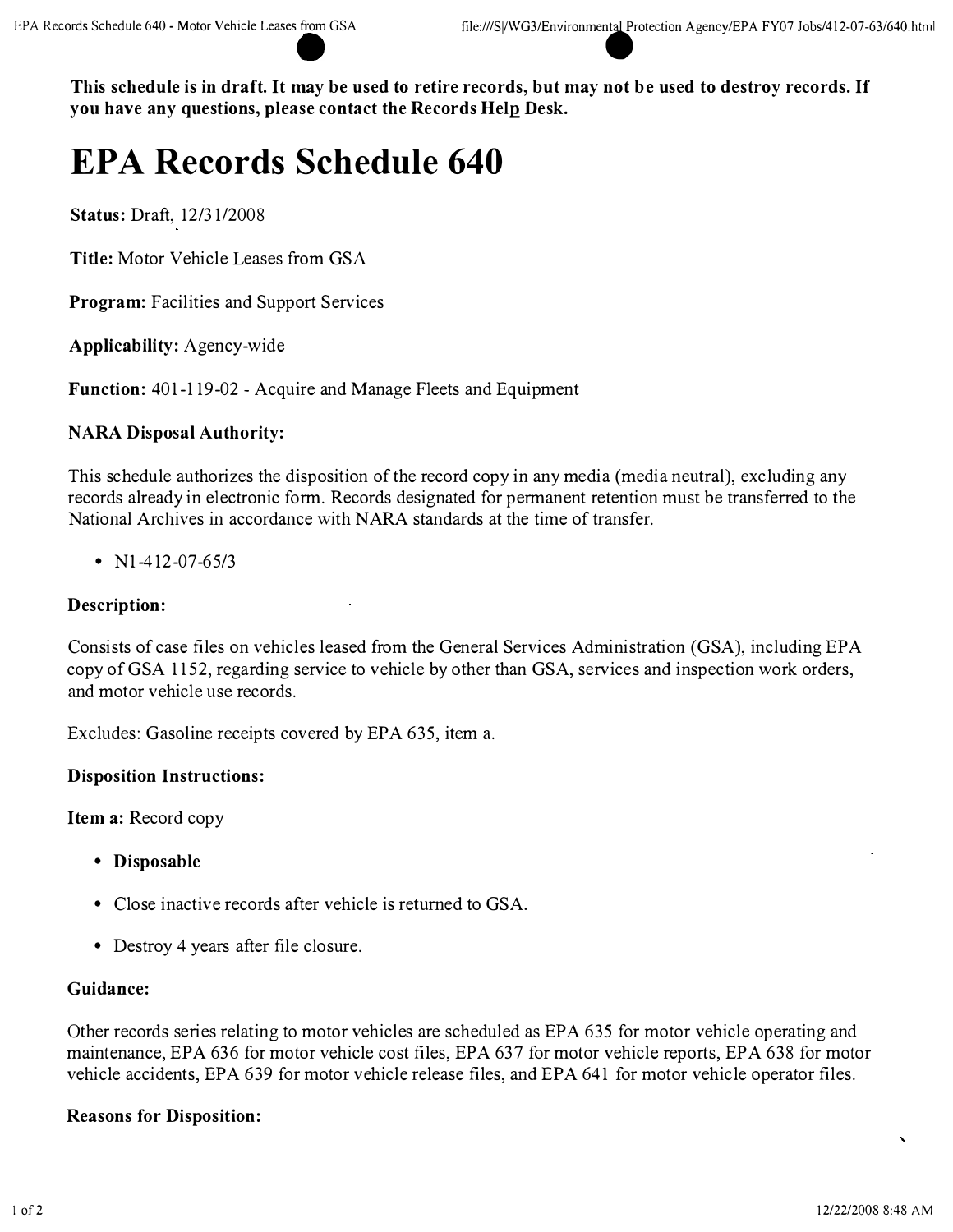The following change was made in the 12/31/2008 version:

• Added previously approved NARA disposal authority.

The disposition instructions have been rewritten as media neutral to allow for maintaining the record copy in EPA's electronic recordkeeping system. The retention has not changed.

Item b for electronic copies created with word processing and electronic mail applications deleted 08/23/2006 pursuant to NARA Bulletin 2006-04.

### **Custodians:**

Multiple units

### **Related Schedules:**

EPA 635, EPA 636, EPA 637, EPA 638, EPA 639, EPA 641

### **Previous NARA Disposal Authority:**

NC-412-75-2/II/6, NCle412-85-26/V/6

**Entry:** 09/13/1993

**EPA Approval:** 06/15/2007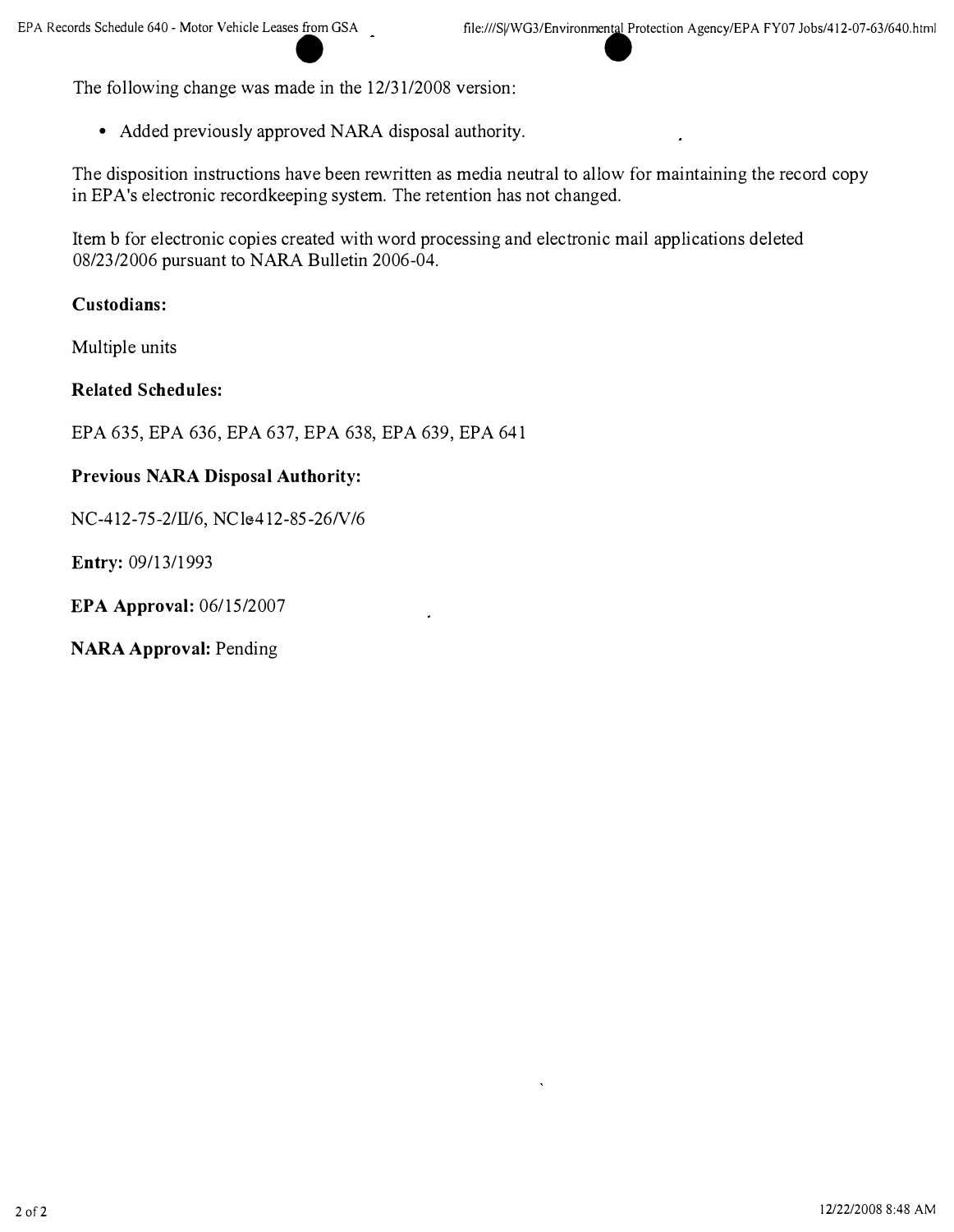

**This schedule is in development. It may not be used to retire or destroy records. If you have any**  questions, please contact the **Records Help Desk.** 

# **EPA Records Schedule 667**

**Status:** Development, 06/30/2007

**Title:** Real Estate Project Requests

**Program:** Facilities and Support Services

**Applicability:** Agency-wide

**Function:** 401-119-01 - Acquire and Manage Facilities

### **NARA Disposal Authority:**

This schedule authorizes the disposition of the record copy in any media (media neutral). Records designated for permanent retention must be transferred to the National Archives in accordance with NARA standards at the time of transfer.

• Pending

### **Description:**

Documents relate to real estate project requests, including approval, establishment of funds, schedules of accomplishments, progress, payments, and the finalization of the projects.

### **Disposition Instructions:**

**Item a:** Record copy

- **Disposable**
- Close inactive records after completion or disbanding of project.
- Destroy 5 years after file closure.

### **Guidance:**

Other real estate and management records are scheduled as EPA 666 for Agency space files, EPA 668 for real property records, and EPA 669 for surplus real property case files.

### **Reasons for Disposition:**

The disposition instructions have been rewritten as media neutral to allow for maintaining the record copy in EP A's electronic recordkeeping system. The retention has not changed.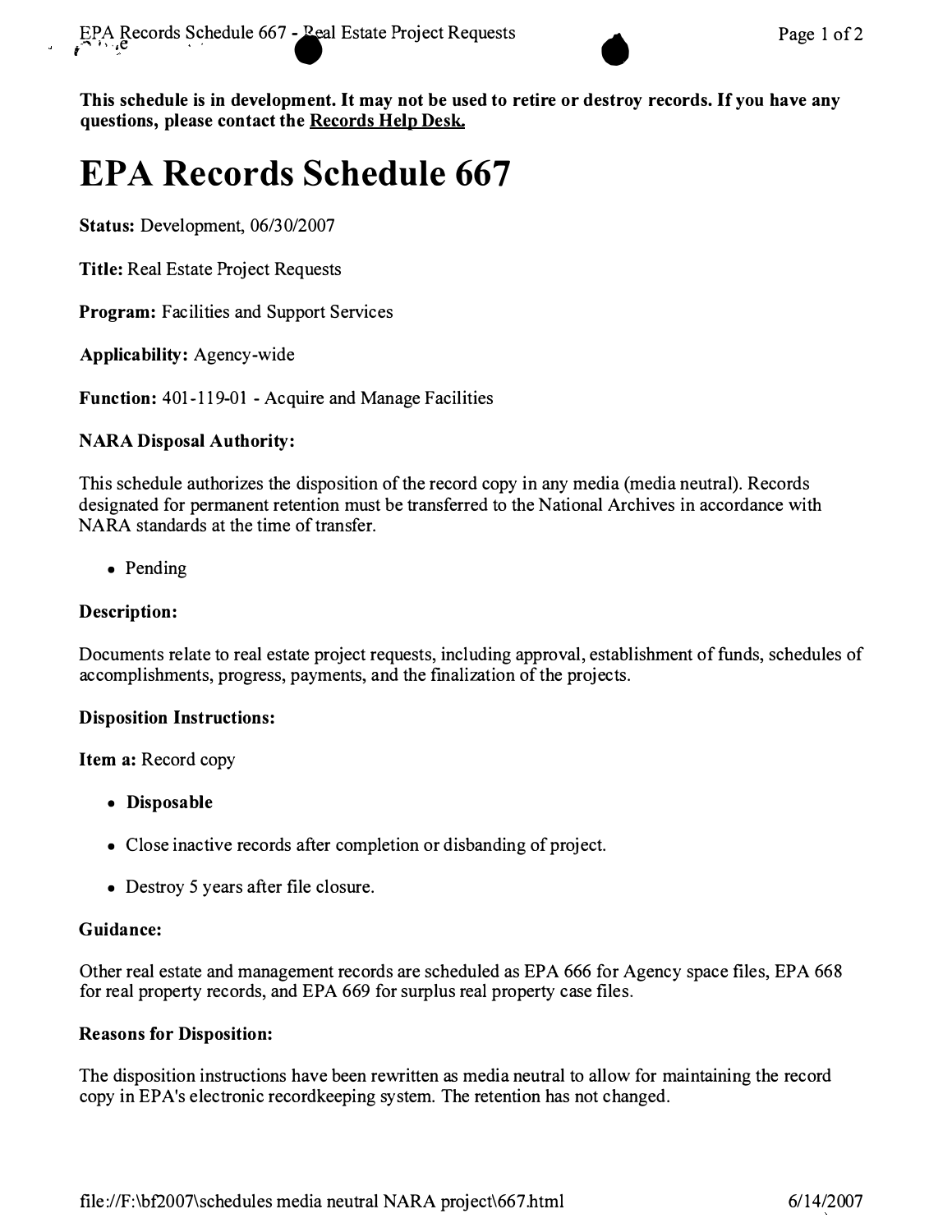Item b for electronic copies created with word processing and electronic mail applications deleted 08/23/2006 pursuant to NARA Bulletin 2006-04.

### **Custodians:**

Multiple units

# **Related Schedules:**

EPA 666, EPA 668, EPA 669

### **Previous NARA Disposal Authority:**

NC-412-75-2NIII/3, NCl-412-85-26/IX/2

**Entry:** 09/16/1993

**EPA Approval:** Pending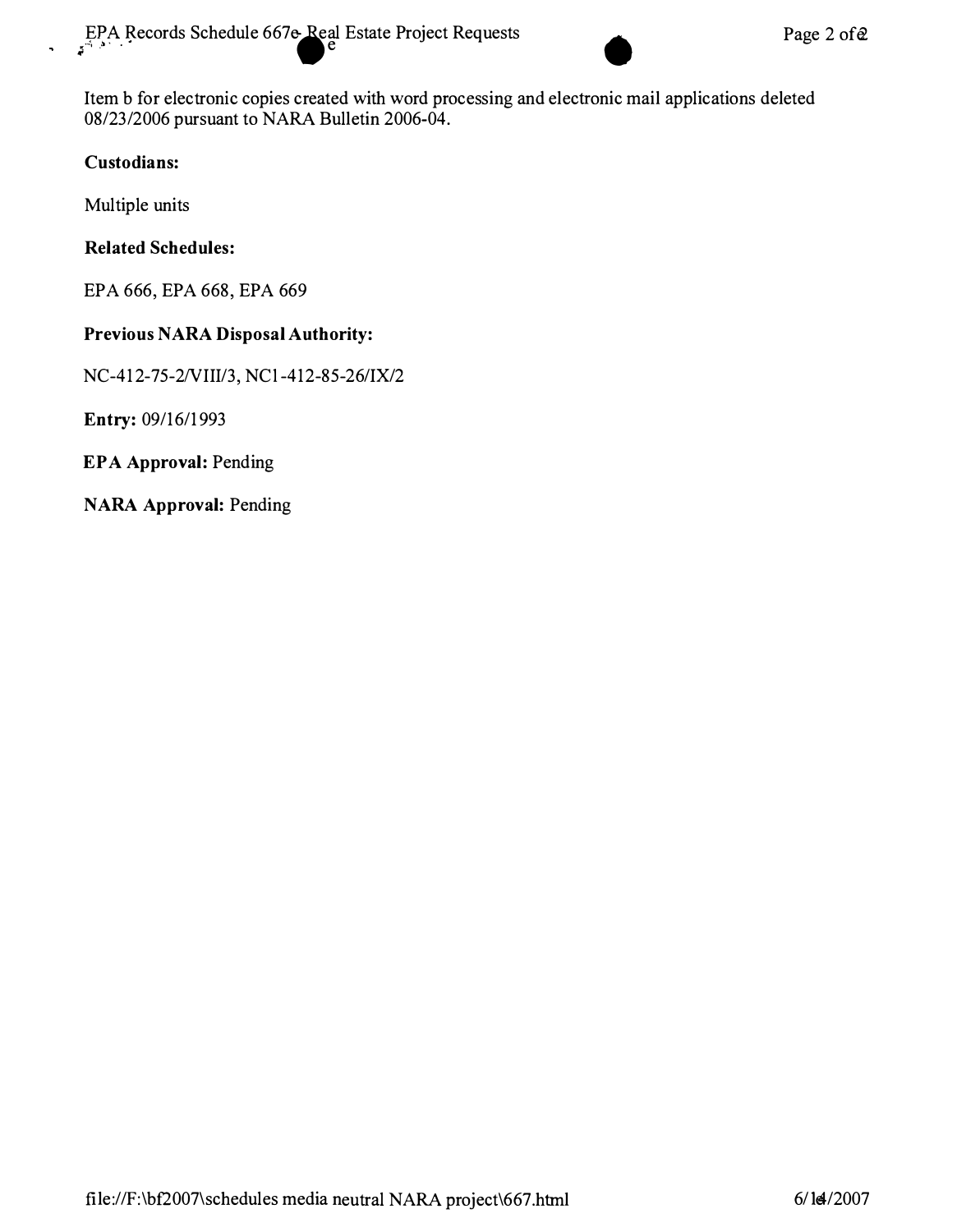# **EPA Records Schedule 668**

 $\bullet$ 

**Status:** Draft, 07 /31/2008

 $\epsilon$ 

**Title:** Real Property Records

**Program:** Facilities and Support Services

**Applicability:** Agency-wide

**Function:** 401-119-01 - Acquire and Manage Facilities

# **NARA Disposal Authority:**

This schedule authorizes the disposition of the record copy in any media (media neutral), excluding any records already in electronic form. Records designated for permanent retention must be transferred to the National Archives in accordance with NARA standards at the time of transfer.

•  $NI-412-07-65/5$ 

# **Description:**

Contains title papers documenting the acquisition of real property. Records include lease files, individual facility files, construction control files, building plans, and specifications, and related records.

Also contains real property reports consisting of reports to the General Services Administration (GSA); inventory reports of jurisdictional status of federal areas within states; and report of EPA total facilities.

# **Disposition Instructions:**

**Item a(1):** Title papers - All records for property acquired other than abstract or certificate of title

- **Disposable**
- Close inactive records after sale or release by the government of conditions, restrictions, mortgages, or other liens.
- Destroy 10 years after file closure.

**Item a(2):** Title papers - Abstract or certificate of title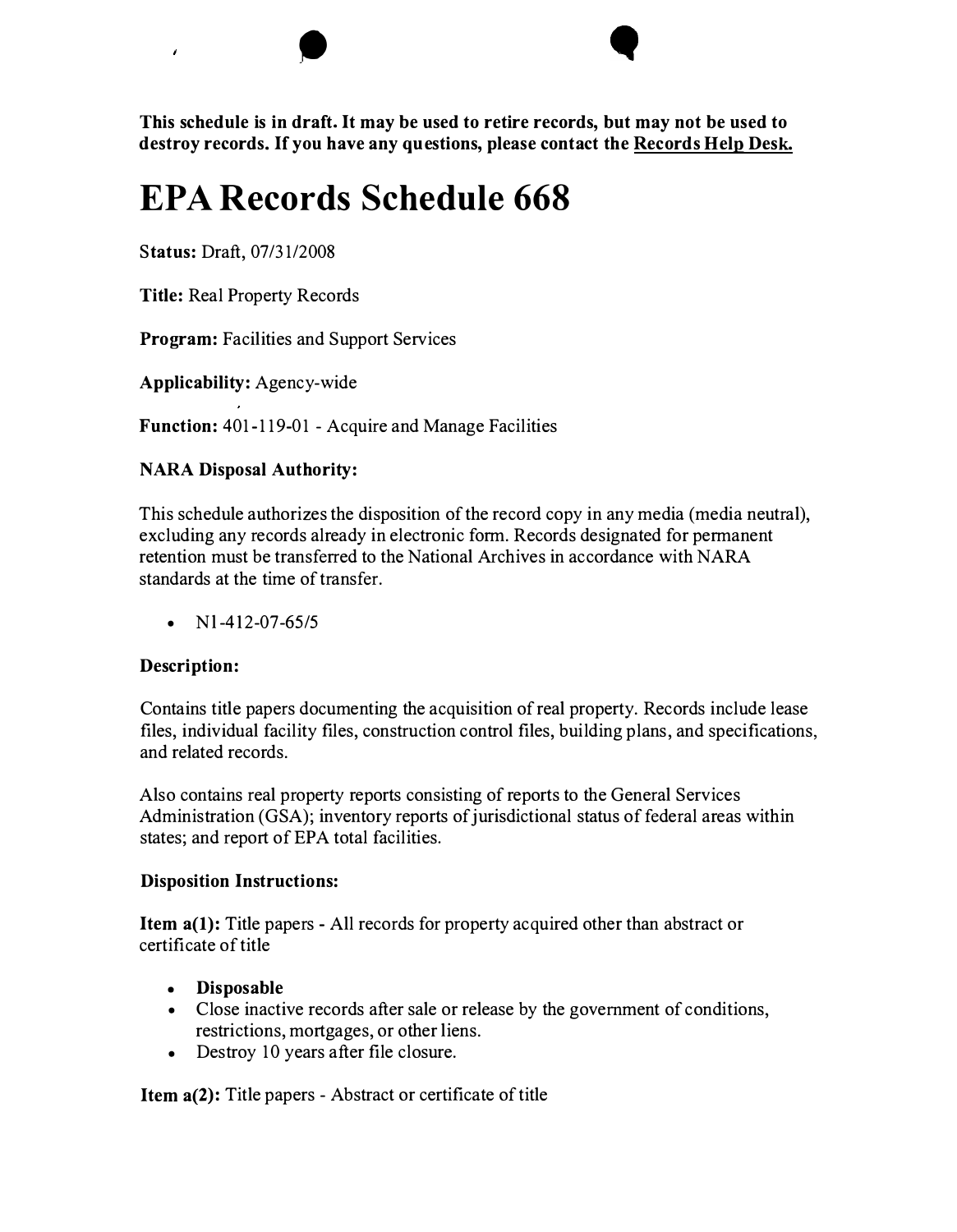- **Disposable**
- Transfer to new owner upon completion of sale, trade, or donation proceedings, or acceptance of purchase money mortgage.

 $\bullet$ 

**Item b:** Real property reports

- **Disposable**
- Close inactive records at end of year.
- Destroy 5 years after file closure.

### **Guidance:**

Other real estate and management records are scheduled as EPA 666 for Agency space files, EPA 667 for real estate project requests, and EPA 669 for surplus real property case files.

### **Reasons for Disposition:**

The following change was made in the 08/31/2008 version:

• Changed final disposition for item a(2) from varies to disposable.

The disposition instructions have been rewritten as media neutral to allow for maintaining the record copy in EPA's electronic record keeping system. The file closure instructions for item b has been changed from when no longer needed to end of year. The retention has not changed.

Item c for electronic copies created with word processing and electronic mail applications deleted 08/23/2006 pursuant to NARA Bulletin 2006-04.

### **Custodians:**

Multiple units

### **Related Schedules:**

EPA 666, EPA 667, EPA 669

### **Previous NARA Disposal Authority:**

NC-412-75-2/1/5, NC 1-412-85-26/IX/3

**Entry:** 09/16/1993

**EPA Approval:** 06/15/2007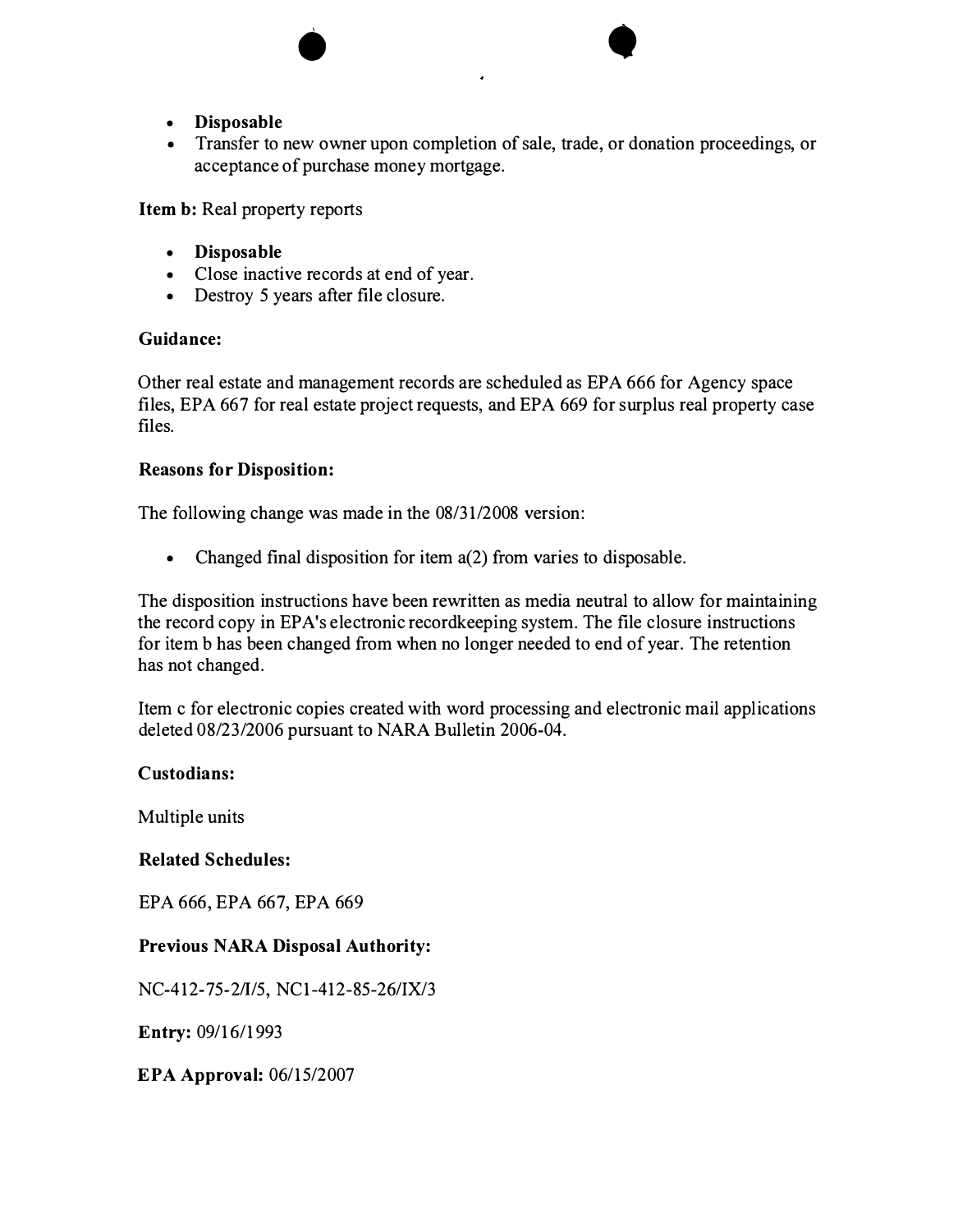**NARA Approval:** Pending

•

 $\mathcal{L}(\mathcal{A})$  and  $\mathcal{L}(\mathcal{A})$ 

 $\mathcal{L}(\mathcal{A})$  and  $\mathcal{L}(\mathcal{A})$  .

 $\mathbf{F}$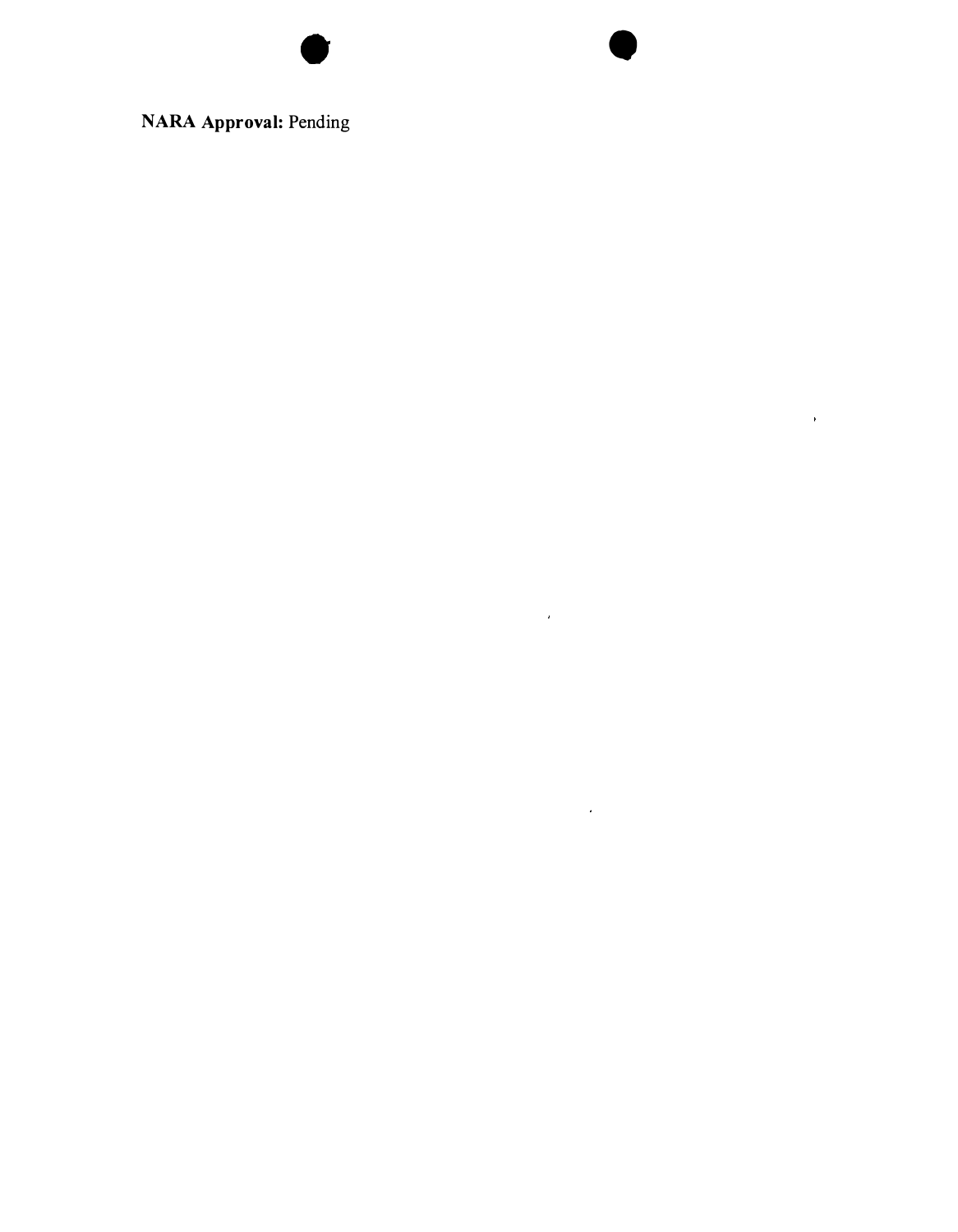# **EPA Records Schedule 669**

**Status:** Draft, 12/31/2008

**Title:** Surplus Real Property Case Files

**Program:** Facilities and Support Services

**Applicability:** Agency-wide

**Function:** 401-119-01 - Acquire and Manage Facilities

### **NARA Disposal Authority:**

This schedule authorizes the disposition of the record copy in any media (media neutral), excluding any records already in electronic form. Records designated for permanent retention must be transferred to the National Archives in accordance with NARA standards at the time of transfer.

•  $N1-412-07-65/6$ 

### **Description:**

Consists of case files on disposal of surplus real property and related personal property.

### **Disposition Instructions:**

### **Item a:** Record copy

- **Disposable**
- Close inactive records upon disposal of property.
- Destroy 10 years after file closure.

### **Guidance:**

Other real estate and management records are scheduled as EPA 666 for Agency space files, EPA 667 for real estate project requests, and EPA 668 for real property records.

### **Reasons for Disposition:**

The following change was made in the 12/31/2008 version:

• Added previously approved NARA disposal authority.

The disposition instructions have been rewritten as media neutral to allow for maintaining the record copy